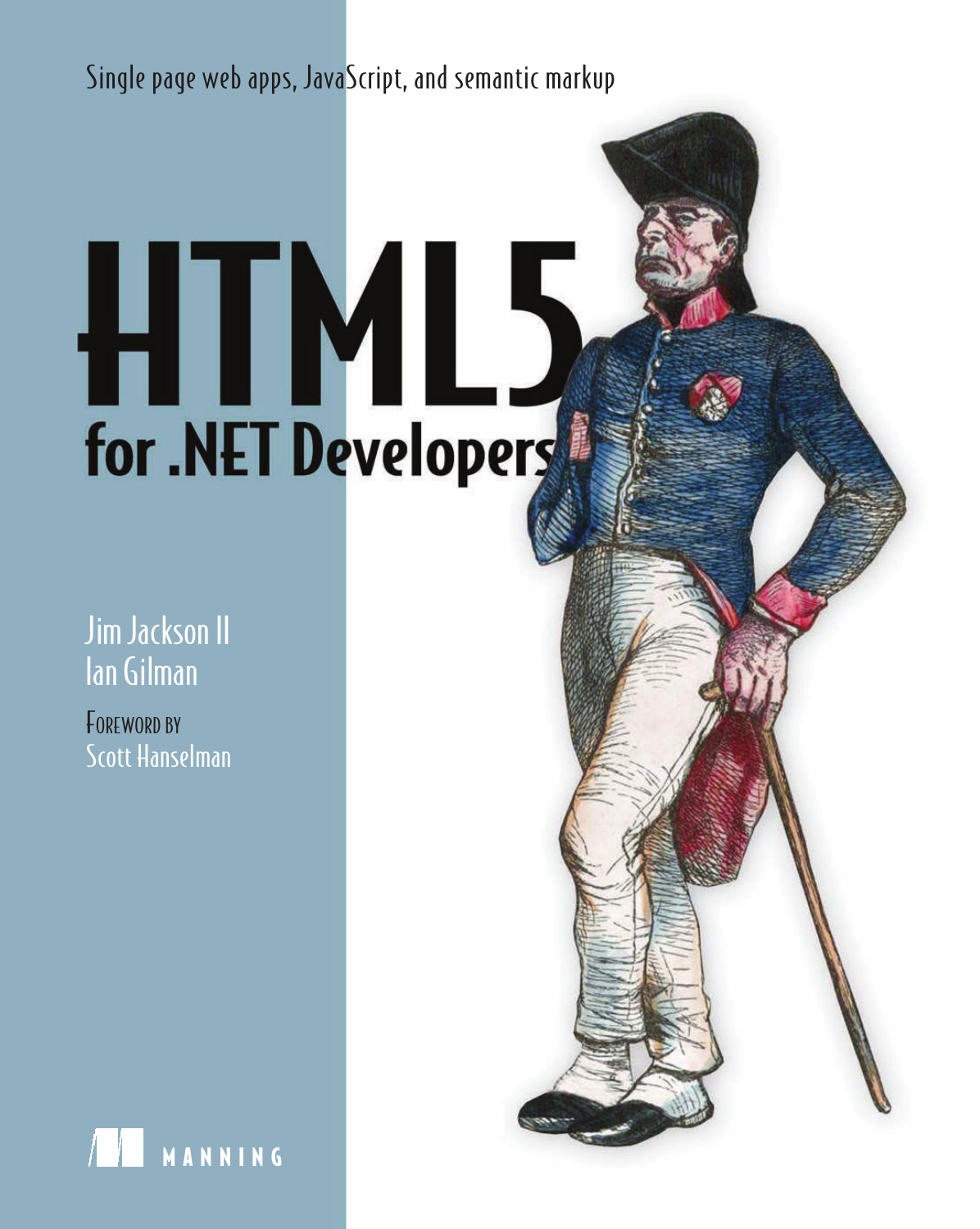## *contents*

*foreword xv preface xvii acknowledgments xx about this book xxii about the cover illustration xxv*

## *HTML5 and .NET 1<br>1.1 New toys for deve*

New toys for developers thanks to HTML5 3

*New HTML5 tags and microdata 4* ■ *HTML5 applications for devices 5* ■ *Better, faster JavaScript 6 Libraries, extensions, and frameworks 6* ■ *New HTML5 JavaScript APIs 9* ■ *Cascading Style Sheets 3 11 MVC and Razor 12*

#### 1.2 HTML5 applications end-to-end 12

*Page structure and page presentation 13* ■ *Page content 14 Application navigation 15* ■ *Business logic 16 Server communications 17* ■ *The data layer 18*

#### 1.3 Hello World in HTML5 19

*Creating the template 20* ■ *Customizing the application 22 Building the JavaScript library 24* ■ *Building the server side 28*

1.4 Summary 32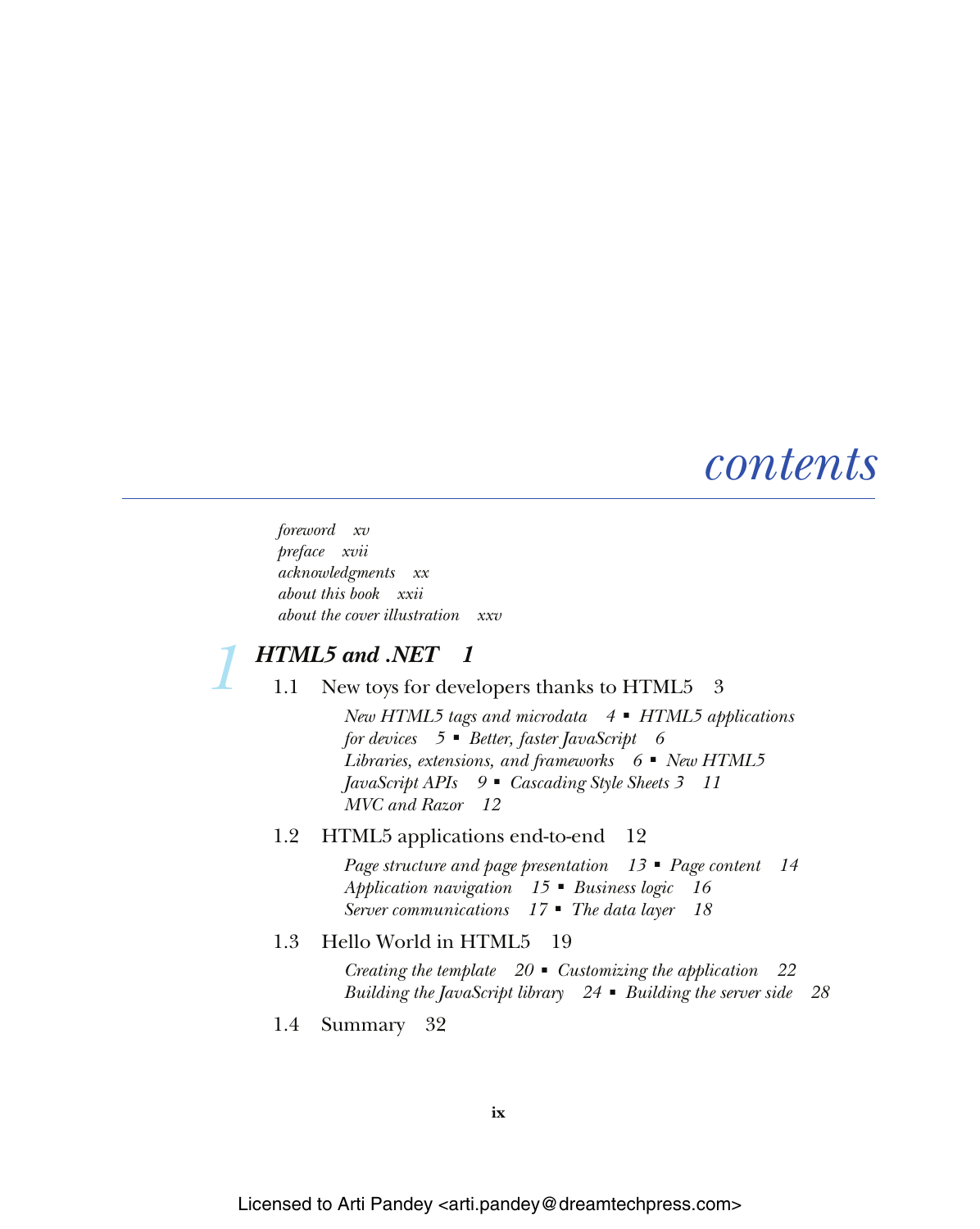- *A markup primer: classic HTML, semantic HTML, and CSS* 33<br>2.1 Classic and semantic HTML markup: what's<br>the difference? 34 Classic and semantic HTML markup: what's the difference?
	- 2.2 Basic structural elements of all HTML tags 35

*Working with the basic HTML tags 37* ■ *Making content flow where you want with block and inline elements 40* ■ *Dividing data into grids with table elements 42* ■ *Using HTML form elements 43*

#### 2.3 Semantic HTML: The semantic blueprint 44

*Grouping and dividing page content with content tags 46 Going beyond semantics with application tags 51 Using media tags for audio and video content 53*

2.4 Styling HTML5: CSS basics 54

*Understanding CSS syntax 54* ■ *Building selectors, the most critical CSS element 55* ■ *Assigning fonts 56* ■ *Assigning and manipulating colors 57* ■ *Changing the size of an element with the box model 59* ■ *Using columns and blocks for layout 60 Changing screen layout based on changing conditions with media queries 61* ■ *Adjusting an element's presentation and location with transitions and transformations 62 Changing styles as needed with pseudo-elements and pseudo-classes 64*

2.5 Summary 65

# *Audio and video controls 66*<br>3.1 Building a site to play aud<br>3.2 Audio and video tags 71

- Building a site to play audio and video 68
- Audio and video tags 71

*Using audio and video tags without JavaScript 72* ■ *Using the audio tag as an HTML element 73* ■ *Using the video tag as an HTML element 74*

3.3 Controlling audio and video playback with JavaScript 76

*Building custom controls for audio and video 76* ■ *Building the main.js library structure 78* ■ *Creating a JavaScript media player object 79* ■ *Completing the media experience by adding volume controls 80*

- 3.4 Updating media types for open source content 83
- 3.5 Summary 85
- 3.6 Complete code listings 86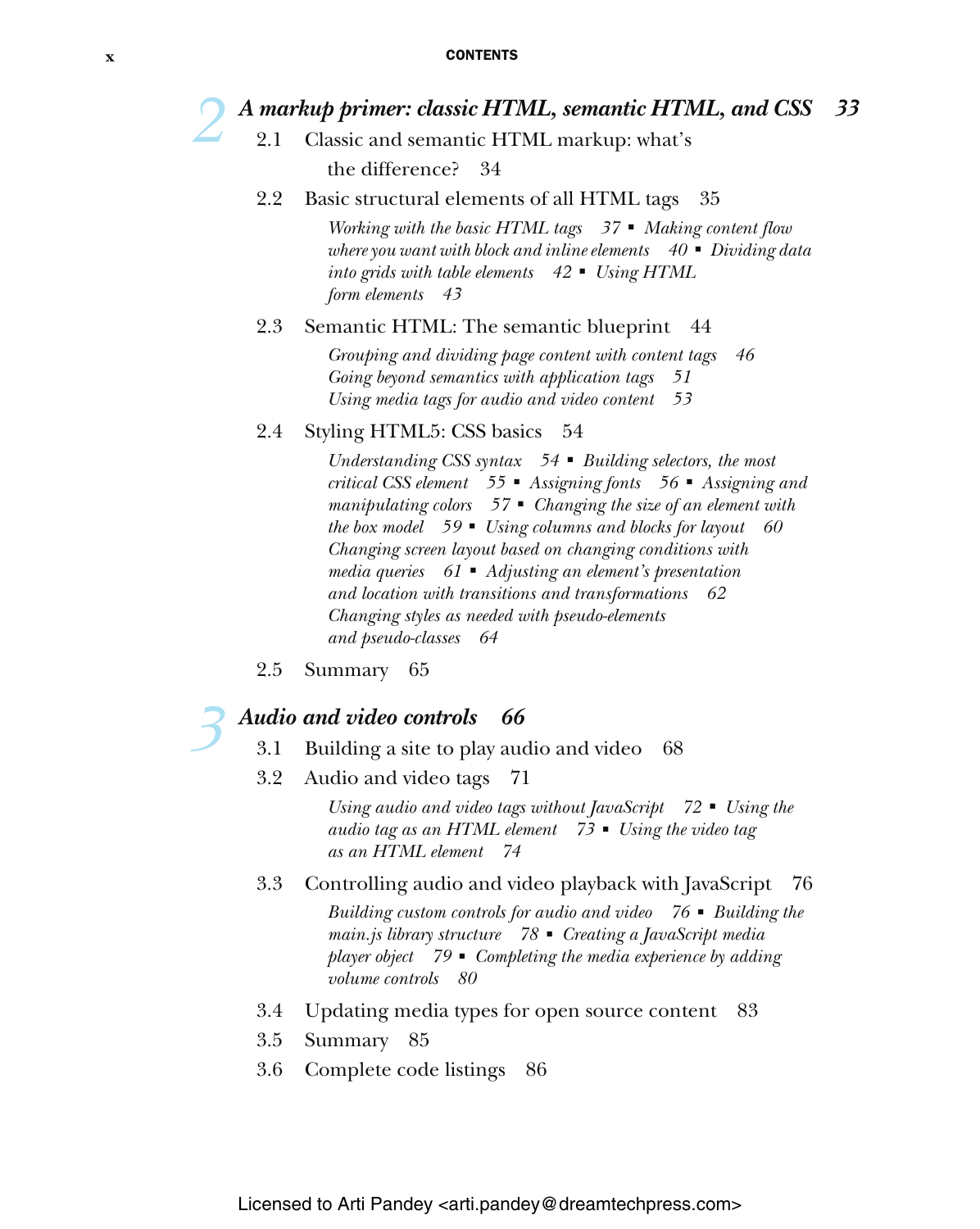## *4 Canvas 90*

Canvas quick-start 92

*Creating the basic Canvas site structure 93* ■ *Assigning size to the canvas 94* ■ *Creating the stylesheet for the sample application 95* ■ *Drawing with the 2d context object 96 Building the foundation object of the Canvas application 96*

## 4.2 Creating and manipulating shapes, lines, images,

and text 97

*Understanding the basic drawing process 98 Adding shapes 100* ■ *Adding lines 101 Adding images 103* ■ *Manipulating pixels 105 Adding text 107*

### 4.3 Animating and adding special effects

to canvas images 108 *Adding animation 108* ■ *Adding special effects with curves and clipping 111* ■ *Managing canvas properties during screen resizing 113*

- 4.4 Summary 114
- 4.5 Complete code listing 114

## *5 The History API: Changing the game for MVC sites 118*

5.1 Building a History-ready MVC site 120

*Launching the sample project in Visual Studio 121 Adding controllers and views 122* ■ *History and MVC routing 126* ■ *Creating the application data model 129 Loading content from the server on demand using partial views 130*

## 5.2 Using HTML5 History 133

*Adding JavaScript to handle History API navigation events 135 Working with the page URL in JavaScript 139* ■ *Using History to update the page 140*

- 5.3 Two more small steps ... 141
- 5.4 Summary 144
- 5.5 The complete JavaScript library 144

# *Geolocation and web mapping 147*<br>6.1 "Where am I?": A (brief) geograp<br>6.2 Building a geolocation application

- "Where am I?": A (brief) geographic location primer 149
- Building a geolocation application 153

*Basic application setup 154* ■ *Using the Bing Maps JavaScript API 157*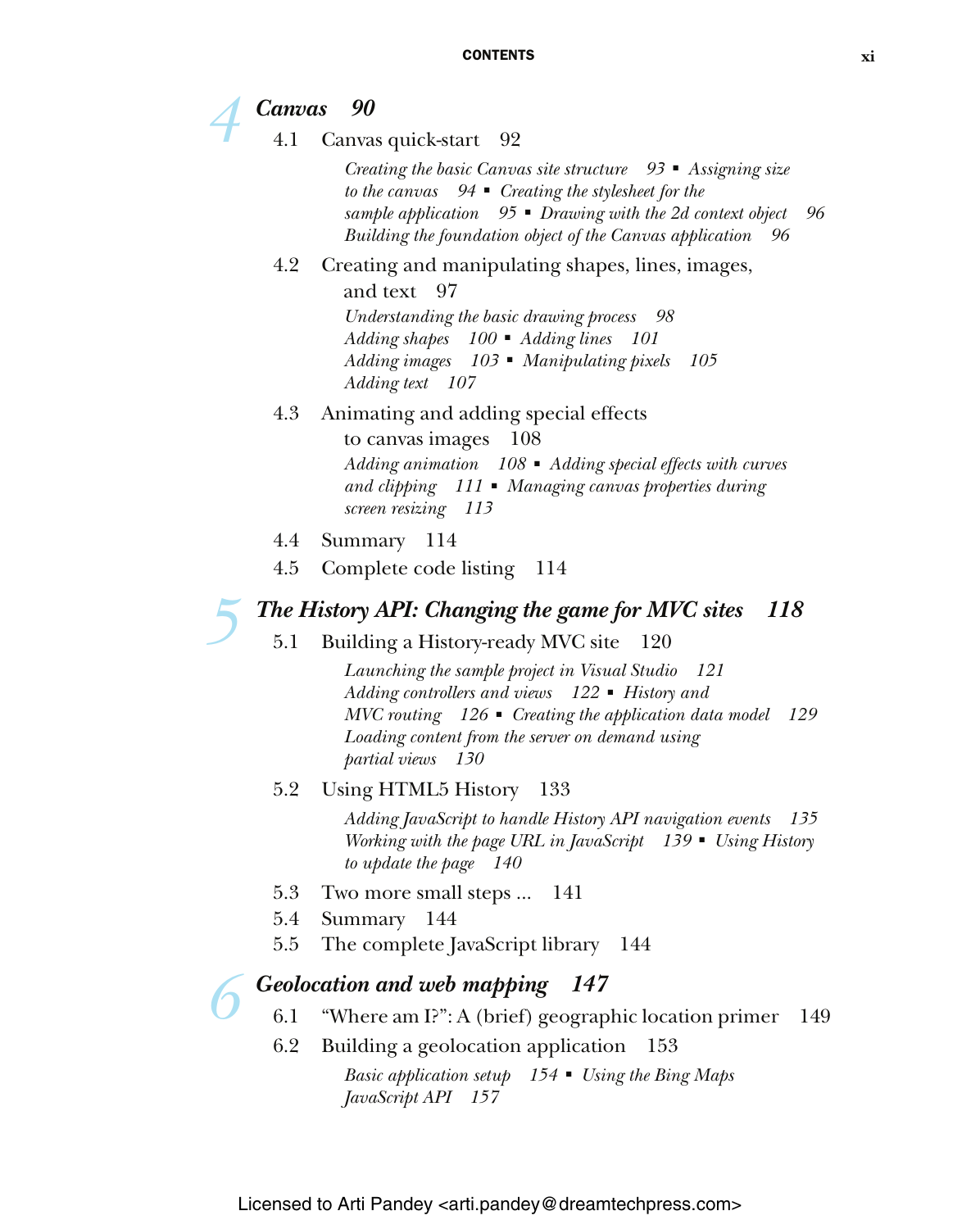#### **xii** CONTENTS

| 6.3 | Using the Geolocation API 159                                                                                                                                                                                       |
|-----|---------------------------------------------------------------------------------------------------------------------------------------------------------------------------------------------------------------------|
|     | API functions for interacting with device location services<br>161<br>Plotting a point on a map $163$ • Integrating geolocation<br>and a map $165$ • Navigating the map using<br>geolocation data 167               |
| 6.4 | Building a service to find address information<br>171                                                                                                                                                               |
|     | Modeling a point on the Earth in .NET 171<br>Displaying routes between coordinates<br>- 174                                                                                                                         |
| 6.5 | Summary 178                                                                                                                                                                                                         |
| 6.6 | Complete code listings<br>178                                                                                                                                                                                       |
|     | Web workers and drag and drop<br>- 185                                                                                                                                                                              |
| 7.1 | Getting started: Building an app that integrates Drag                                                                                                                                                               |
|     | and Drop and Web Workers<br>187                                                                                                                                                                                     |
| 7.2 | Implementing drag and drop in JavaScript<br>- 190                                                                                                                                                                   |
|     | The HTML5 Drag-and-Drop API 191 • Using the dataTransfer<br>object to pass data with drag-and-drop events $193$ $\blacksquare$ Building the<br>object to transfer data during drag and drop<br>194                  |
| 7.3 | <b>HTML5 Web Workers</b><br>198                                                                                                                                                                                     |
|     | The basics: sending work to another thread 199 • Integrating Web<br>Workers into a JavaScript library 203                                                                                                           |
| 7.4 | Summary 208                                                                                                                                                                                                         |
| 7.5 | The complete code listings<br>208                                                                                                                                                                                   |
|     | Websockets<br>214                                                                                                                                                                                                   |
| 8.1 | HTTP and TCP-a quick primer<br>216                                                                                                                                                                                  |
|     | An HTTP overview $216$ • TCP communications<br>in a nutshell 217                                                                                                                                                    |
| 8.2 | Building a Websockets chat application<br>219                                                                                                                                                                       |
|     | Separating interface logic from Websockets communications<br>222<br>Implementing Websockets in JavaScript<br>$224$ • Opening a<br>Websockets server connection 227 • Sending messages 230<br>Receiving messages 231 |
| 8.3 | Using Node.js as a TCP server<br>234                                                                                                                                                                                |
| 8.4 | Summary 241                                                                                                                                                                                                         |
| 8.5 | The complete code listings 241                                                                                                                                                                                      |

Licensed to Arti Pandey <arti.pandey@dreamtechpress.com>